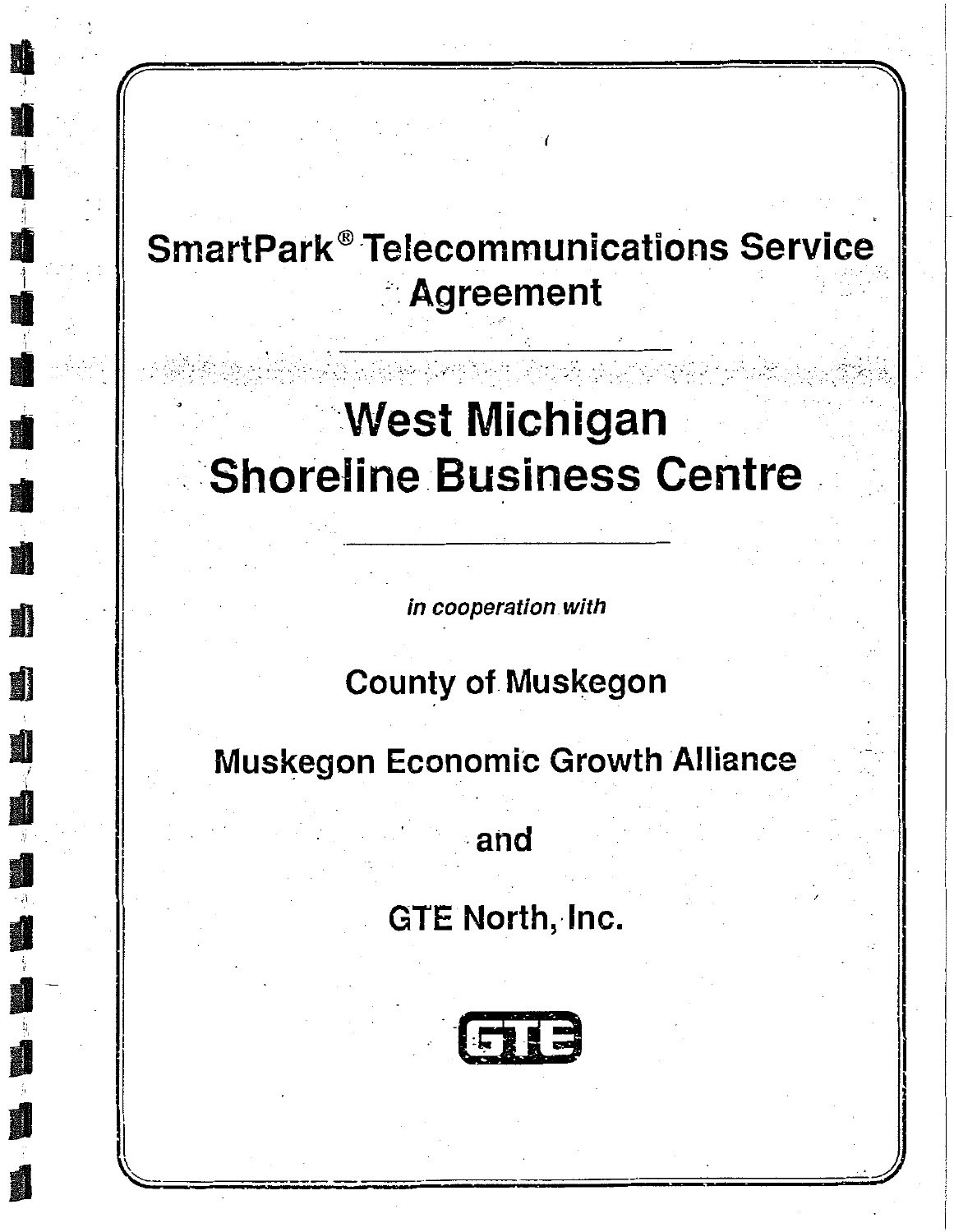## SMARTPARK® TELECOMMUNICATIONS SERVICE

## AGREEMENT

This Agreement is made and entered into this  $2\sigma^{4N\over 2}$  day of January, 1993, by and among County of Muskegon ("Muskegon"), a Michigan County **Corporation, whose address is 990 Terrace Street, Muskegon, MI 49443; Muskegon Economic Growth Alliance, ( <sup>11</sup> MEGA"), a Michigan corporation, whose**  address is 349 West Webster, Muskegon, MI 49443; and GTE North **Incorporated ( <sup>11</sup> GTEN <sup>11</sup> ) 1 a Wisconsin corporation, whose address is Post**  Office Box 407, MC AAALA, Westfield, Indiana 46074 in contemplation of the following:

- A. The land covered by this Agreement is described as that area **known as the west Michigan Shoreline Business Centre (the <sup>11</sup> Park<sup>11</sup> )**  and owned by the County of Muskegon and MEGA, as it exists on the date of this Agreement together with all other such additional **real estate incorporated into the park boundaries subsequent to**  the effective date of this Agreement, together with all other easements and rights-of-way granted to GTEN by Muskegon and/or MEGA.
- B. It is GTEN's intent to place Facilities, further defined to **include cabling and accessories thereto, including without limitation, cross-connect facilities, splice joints, termination**  fiber optic nodes, remote switching equipment, and **such buildings or vaults necessary to house said equipment,**  within the Park's common areas so as to be able to provide **telecommunications services to the Park's tenants/occupants using**  advanced technology i'ncluding, but not limited to, fiber optics . **Such facilities may be located, as appropriate, within roadway rights of way, within tracts owned or controlled by Muskegon and MEGA, and within common or greenway areas, subject to restrictions on placement as hereinafter set forth.**
- c. **In order for GTEN to provide for such advanced telecommunications services, GTEN must be able to construct necessary conduits,**  cables and other tangible personal property ("Facilities") within the confines of the public and private property of the Park; and
- D. It is beneficial for the parties to be able to promote the advanced technological status of the Park. For the purposes of **this Agreement, the name "West Michigan Shoreline Business**  Centre" will be used for advertising and promotion.

**Therefore, it is agreed:** 

•

•

।<br>सन् ।<br>सन् ।<br>सन् ।

 $\frac{1}{2}$ 

•

•

•

 $\mathcal{L}$ 

•

•

•

•

 $\frac{1}{\sqrt{2}}$ 

•

•

•

**J** 

1 . **The recitals hereinabove set forth are incorporated by reference.**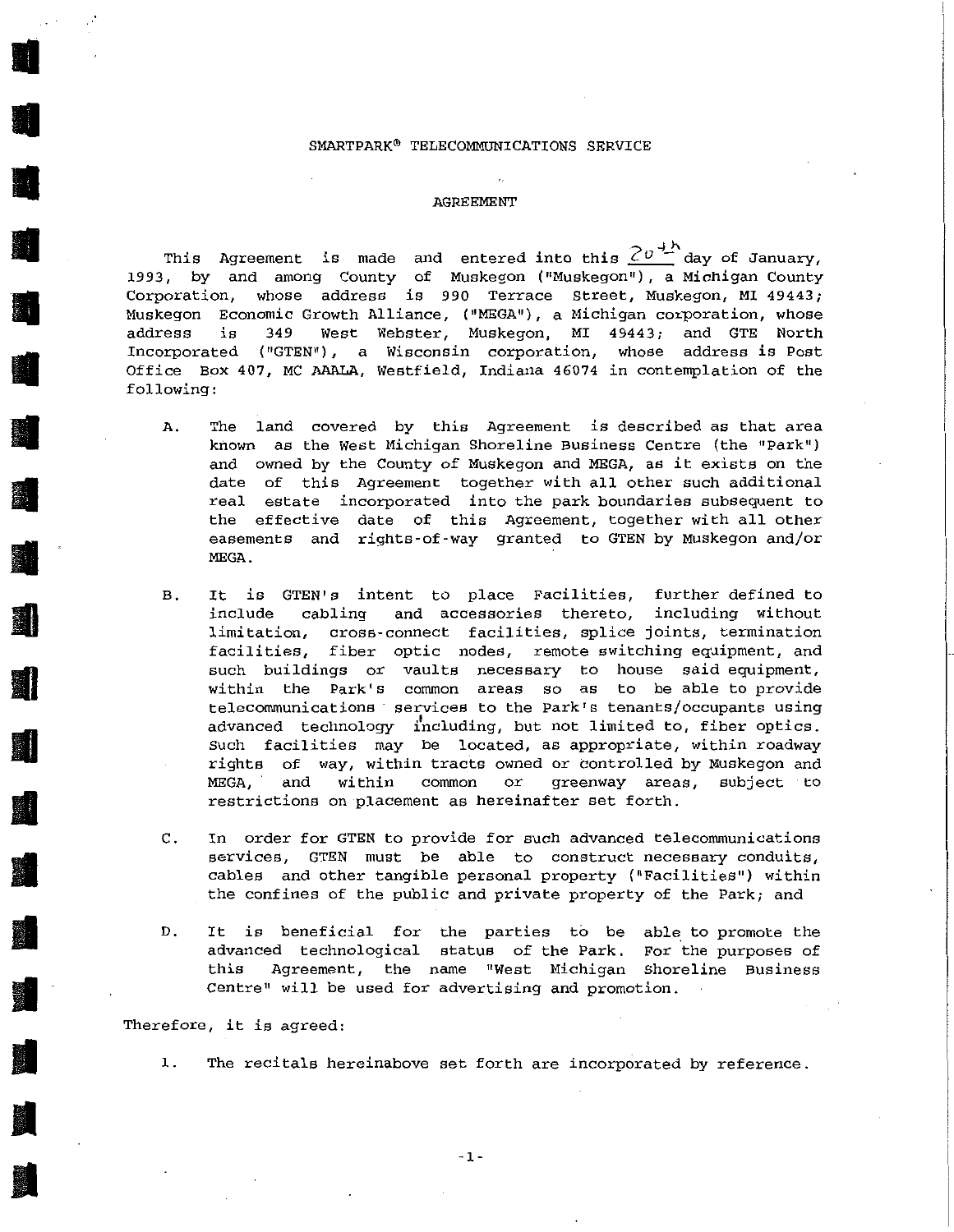2. GTEN will furnish, install. and maintain Facilities as defined above in order to be able to provide to the Park's tenants **state-of-the-art advanced telecommunications services subject to**  requirements of federal and state law. The design, capacity and technology of the facilities shall be exclusively determined by GTEN.

'''

 $\frac{1}{\sqrt{2}}$ 

 $\frac{1}{2}$ 

 $\mathcal{L}^{\text{max}}_{\text{max}}$ 

 $\frac{1}{2}$ 

**III** 

 $\frac{1}{2}$ 

 $\frac{1}{2}$ 

 $\frac{1}{2}$ 

 $\frac{1}{2}$ 

18

- 3. **Muskegon,** MEGA, **and their successors** will permit GTEN's personnel and agents reasonable access to the Park at all reasonable times **over** property **owned** or controlled by Muskegon and/or MEGA (but said property shall not include the individual buildings at the Park) in order that GTEN may construct, install and maintain its **Facilities, provided, however, and it is expressly understood,**  that GTEN shall repair or replace any damage to landscaping or improvements caused by or in any way arising out of the **activities of GTEN's employees, contractors, personnel, or agents. In connection with the construction, installation, maintenance, and operation of the Facilities or the provision of**  services hereunder, each party shall indemnify and hold harmless the other parties from claims, demands and damages which result from the negligence or willful misconduct of the indemnifying **party, and its agents, employees, contractors, and assigns. THE**  LIABILITY OF EITHER PARTY, WHETHER IN CONTRACT, TORT, OR OTHERWISE, SHALL BE LIMITED TO DIRECT DAMAGES, AND UNDER NO CIRCUMSTANCES SHALL EITHER PARTY BE LIABLE FOR INDIRECT, INCIDENTAL, OR CONSEQUENTIAL DAMAGES, NOTWITHSTANDING THEIR FORSEEABILITY OR DISCLOSURE BY A PARTY, INCLUDING, BUT NOT LIMITED TO, DAMAGES ARISING FROM DELAY, LOSS OF DATA, OR NETWORK AVAILABILITY, PROFITS OR GOODWILL. THE PARTIES RECOGNIZE THAT GTE MAY FROM TIME TO TIME PROVIDE ADVICE, MAKE RECOMMENDATIONS OR SUPPLY OTHER ANALYSIS RELATED TO THE FACILITIES OR SERVICES DESCRIBED IN THIS AGREEMENT, MUSKEGON AND/OR MEGA ACKNOWLEDGE THAT THIS LIMITATION OF LIABILITY SHALL APPLY TO PROVISION OF SUCH ADVICE, RECOMMENDATIONS AND ANALYSIS. GTEN agrees to indemnify Muskegon and/or MEGA from all claims and damages arising out of Muskegon's and/or MEGA's authorized utilization of the "SmartPark® Telecommunications Service" Reqistered **Servicemark, including assuming the defense of claims made**  against Muskegon and/or MEGA for any allegations of copyright **infringement.**
- 4. GTEN shall install its telecommunications facilities at its sole cost, subject to its right to recover said costs as permitted by applicable statute, regulation or law. In the event a tenant shall require a particular service, and it is necessary for GTEN to utilize the private property of Muskegon, MEGA or the Park, then Muskegon and/or MEGA shall provide the easement for same without charge to GTEN; provided, however, Muskegon or MEGA may **charge GTEN rental not exceeding that of comparable lease within the Park for the exclusive use of private property for any**  building or structural improvement occupying in excess of 6000 **square feet, unencumbered by setbacks.**

 $-2-$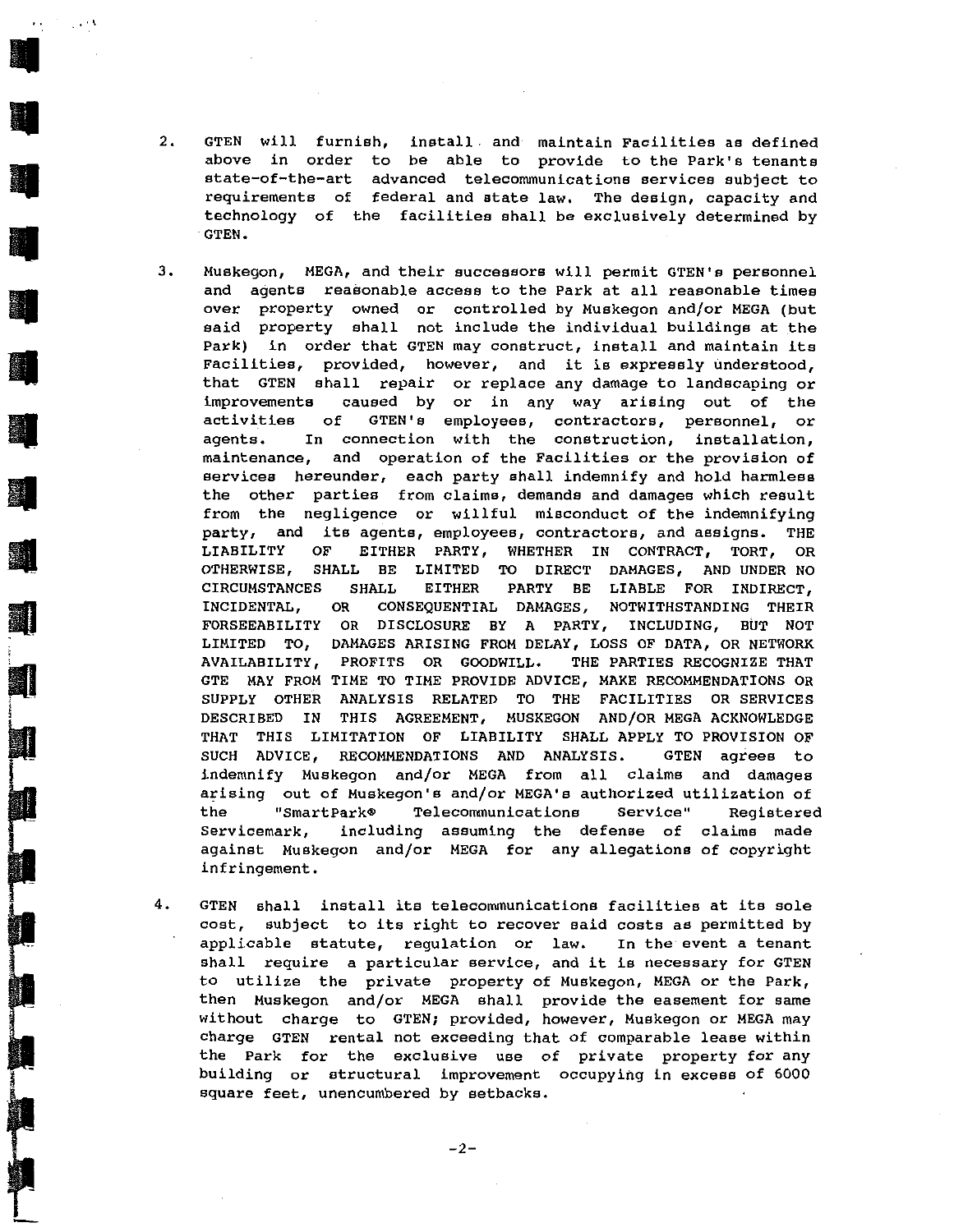c. GTEN and participating SmartPark developers will establish **an advertising program having local, regional and national**  elements which may be funded individually or jointly by participating GTE business units and developers as specified **in a separate agreement. With regard to any cooperative**  advertising program established, whereby costs are to be shared between the parties, Muskegon and/or MEGA will be permitted to participate on terms no less favorable than those offered to any other developer within the program. **Muskegon and MEGA shall, within their sole discretion, determine whether to participate in said advertising**  program.

 $\cdot$  ).

• <u>1999 - 1999 - 1999 - 1999 - 1999 - 1999 - 1999 - 1999 - 1999 - 1999 - 1999 - 1999 - 1999 - 1999 - 1999 - 19</u><br>1990 - 1990 - 1990 - 1990 - 1990 - 1990 - 1990 - 1990 - 1990 - 1990 - 1990 - 1990 - 1990 - 1990 - 1990 - 1990<br>

•

I

•

II

•

**d** 

•

•

**in** 

- d. Muskegon and MEGA shall make available to prospective tenants GTEN's promotional materials, including GTE SmartPark® service, GTE product lines, and overall GTE telecommunications capabilities and provide prospective tenants with a packet of information concerning GTE that may be supplied by GTEN. GTEN shall be solely responsible for the preparation and cost of these promotional materials.
- e . **Muskegon and MEGA shall solicit from each prospective tenant the name, address and telephone number of a contact person**  for GTEN to communicate with in order for GTEN to assess and **re.commend options for the tenant's telecommunications requirements. Muskegon and MEGA shall provide said**  information to GTEN's designated representative. In the event a prospective tenant declines to allow Muskegon and/or MEGA to provide such information to GTEN at the time it **receives a lease or sale proposal, Muskgeon and/or MEGA**  agrees to provide said information to GTEN promptly after **the closing of the lease or sale; unless otherwise**  restricted by an agreement of confidentiality.

Muskegon and MEGA further agree to provide prospective **tenants the name of a designated contact person at GTE and recommend that they contact GTE'S representative to facilitate the installation of telecommunications service.**  Muskgeon and MEGA agree to introduce the prospect to GTEN at **the earliest appropriate time, in advance of public announcment.** 

f. If requested by GTEN, Muskegon andjor MEGA agrees to provide **a space within the.Park's sales and leasing office, or such**  other location agreeable to GTEN, to be used for the installation of a smartPark® display unit. The space shall be approximately three feet deep, four feet wide and seven feet high. The display materials shall be furnished **by GTEN at its sole cost and expense; however, Muskegon and/or MEGA shall provide access to a standard electrical outlet and pay all reasonable recurring electrical cost for**  the operation of the display unit.

-4-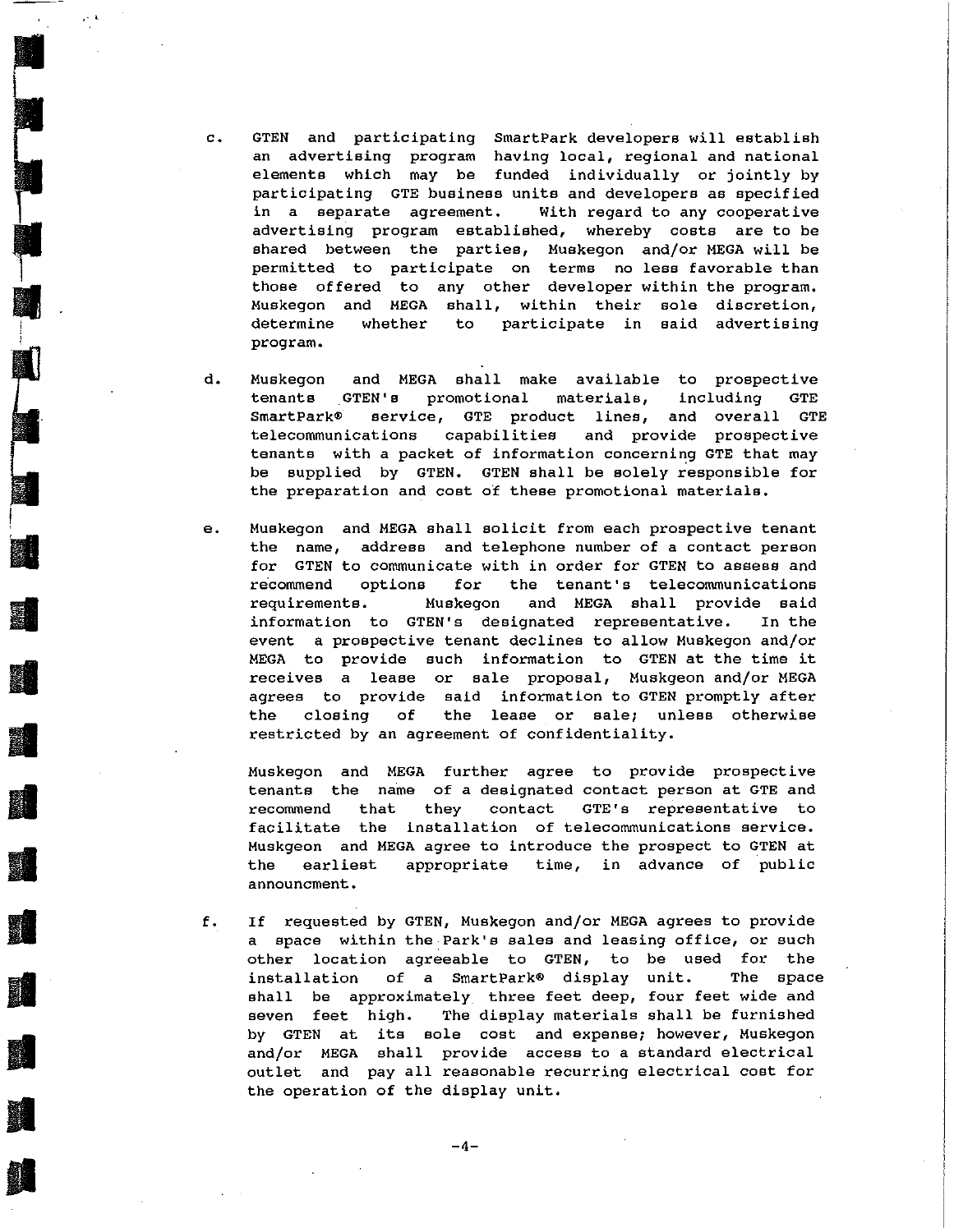**g. In the event Muskegon and/or MEGA shall make commercial lease**  space available to the public, Muskegon and/or MEGA shall, at **GTEN's option, make commercial lease space of up to 2500**  square feet available to GTEN for a term of up to five (5) **years at a rental rate not exceeding that of a comparable**  lease within the Park in terms of the square footage, term **and incentives offered. Such space shall be within or in close proximity to the Park's on-site sales and leasing**  office .if at all possible. GTEN shall use such space for the **purpose of** maintaining-~ **an on-site presence during the**  construction or major leasing phases of the project. This **lease option is in addition to the provisions of section four above.** 

•

 $\mathbf{r}$ 

•

•

 $\begin{bmatrix} - & & \\ & & \end{bmatrix}$ 

•

• III<br>• III<br>• III • III • III • III • III • III • III • III • III • III • III • III • III • III • III • III • III • III •

-

 $\mathbb{E}$  ,  $\blacksquare$ 

 $\begin{bmatrix} 1 & 1 & 1 \\ 1 & 1 & 1 \\ 1 & 1 & 1 \end{bmatrix}$ 

•

 $\blacksquare$ 

I ~ ..

**II** 

•

•

•

**• 日** 

**II** 

- 7. The parties recognize that the successful performance of this **Agreement contemplates close cooperation among them. Accordingly,**  in the event any party applying either objective or its own **subjective standards believes the continuation of this Agreement**  is not satisfactory to it, then such party shall have the right to terminate this Agreement by providing ninety (90) days prior written notice to the other parties.
- **8. This Agreement shall not be construed to create a joint venture, general partnership, or create the relationship of principal and**  agent among the parties hereto. This Agreement is strictly for the purpose of permitting joint promotional and marketing activities as well as to provide for the installation of **telecommunications services.**
- 9. Nothing in this agreement shall be construed to obligate Muskgeon or MEGA to require tenants and/or purchasers at the Park to use **GTEN's services as described herein. Said tenants and/or purchasers shall be free to use any service of their choice.**  However, Muskegon and MEGA shall, in good faith, recommend that **their tenants contact GTEN for the provision of telecommunications**  products and services. It is further agreed that Muskegon and **MEGA shall not "bypass" GTEN for their own telecommunications**  services at the Park, unless GTEN is unable to provide, in the reasonable judgement of Muskegon or MEGA, comparable products and **services at a competitive price and service level.**

**engage in, finance, promote,**  Muskegon and MEGA agree not to **"bypass" facilities, shared**  communications arrangements, or telecommunications products and services, either unilaterally or jointly with a third party, **construct, sell or resell without the express· consent of GTEN .**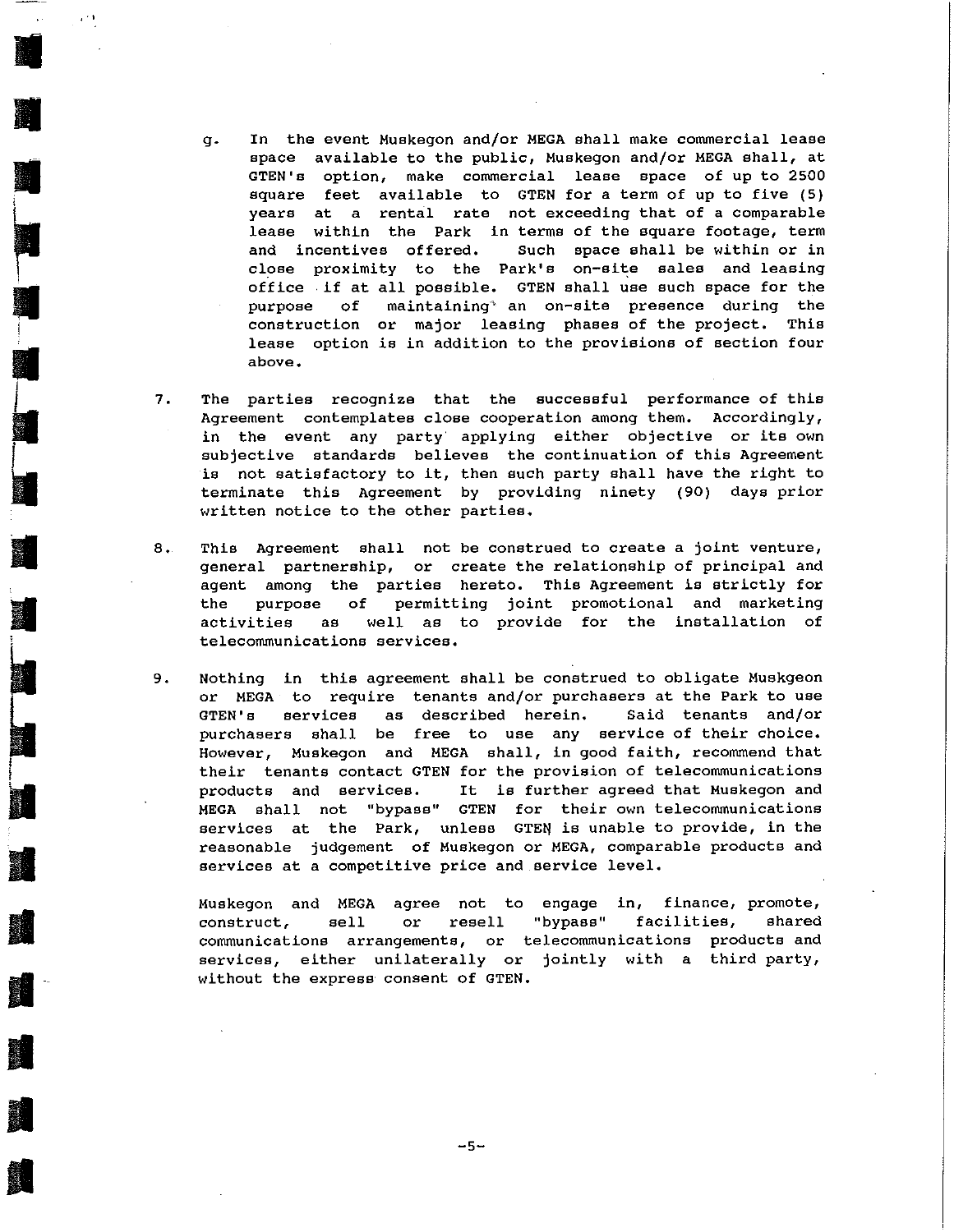10. Any **notice required** or permitted **under** this Agreement may be given by **enclosing** the **same** in a sealed **envelope,** postage prepaid, and depositing the **same** in the United States mail, certified, **return receipt requested,** addressed to Muskegon and MEGA or to GTEN at the addresses set forth below:

MUSKEGON: County of Muskgeon. Attention: Frank Bednarik 990 Terrace street Muskegon, MI 49443

 $\begin{bmatrix} \mathbf{v}_i & \mathbf{v}_i \\ \mathbf{v}_i & \mathbf{v}_i \end{bmatrix}$ 

l

**I** 

•

II

**Jl** 

**I** 

I

GTEN: GTE Telephone Operations North Area Attention: Carl Covely, Jr. MC: AAAPE 19845 North u.s. 31 Westfield, IN 46074

MEGA: Muskegon Economic Growth Alliance 349 West Webster P.O. Box 1087 Muskegon, MI 49443

Any party may from time to time designate in writing other **addresses.** 

- 11. In the event Muskegon and/or MEGA fails to construct the Park as **contemplated herein due to any reason or cause whatsoever, the**  obligations of GTEN herein shall terminate in all respects.
- 12. Nothing **contained herein** shall be **construed** to **convey** or **otherwise transfer** title to **the telecommunications facilities** to be installed **herein** from GTEN to Muskegon or MEGA; GTEN **is,** and shall **continue** to be, the **sole** and **exclusive owner of** said facilities.
- 13. Nothing contained herein shall operate to restrict GTEN from utilizing the telecommunications facilities installed herein for other customers of GTEN not associated with Muskegon, MEGA or the Park.

 $-6-$